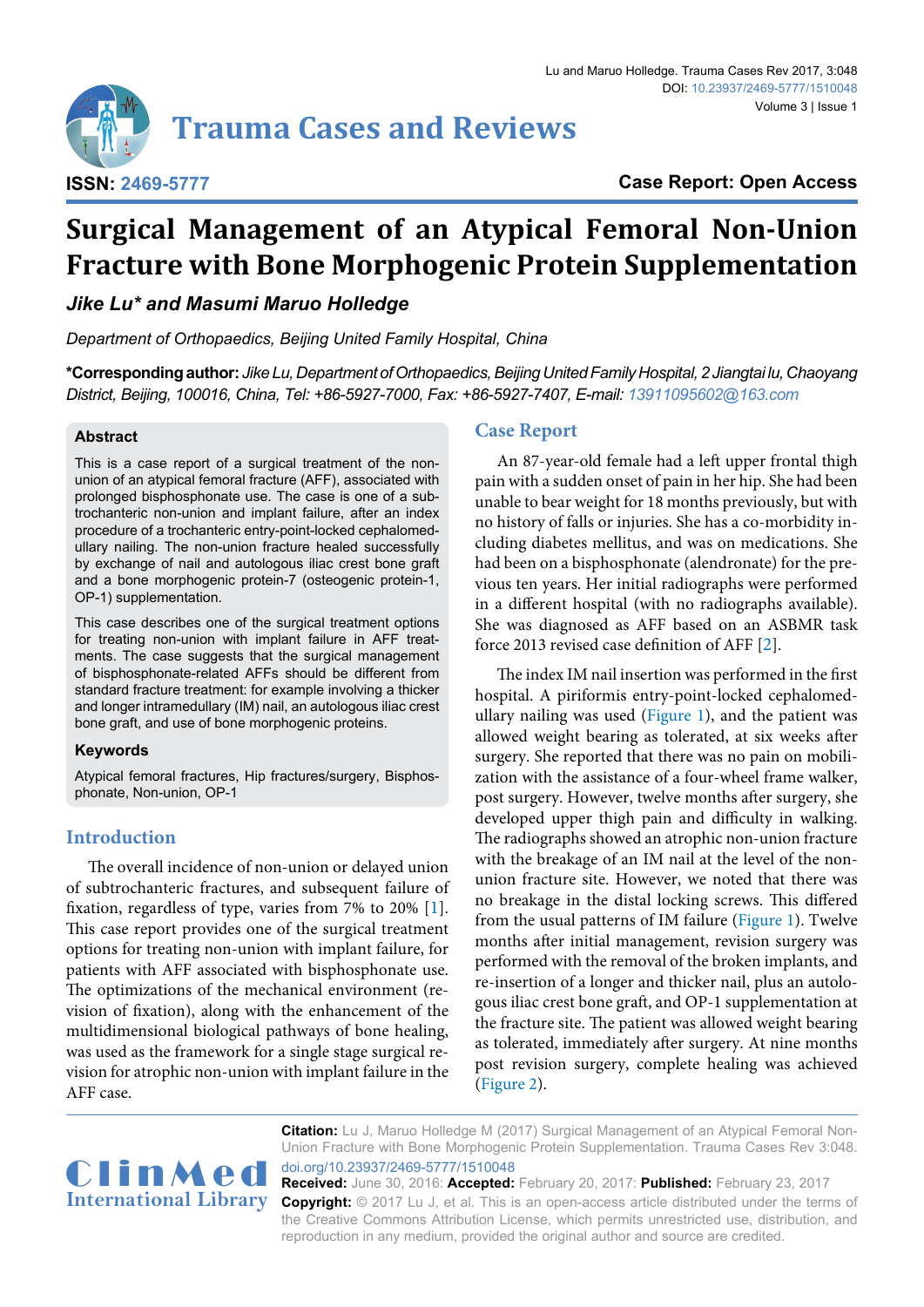<span id="page-1-0"></span>

**Figure 1:** 12 months post index IM nailing the radiographs showed subtrochanteric fracture of the proximal femur with small oblique fracture line and cortices thicken on AP and lateral views. Breakages IM nail at the non-union site with intact distal locking screws were clearly demonstrated on AP view.

## **Discussion**

A growing number of case reports and epidemiological data suggest an association between bisphosphonate use and atypical subtrochanteric and femoral shaft fractures, and moreover that longer treatment is associated with higher risk [\[2](#page-2-1)]. Bisphosphonate-associated AFFs are rare compared with osteoporotic fractures [[2\]](#page-2-1). For that reason, treatment options for AFFs are largely still under discussion.

There is strong supportive evidence that AFFs, as stress or insufficiency fractures, differ from osteoporosis fractures, as in our case, in which the patient didn't have a history of falls or injuries [\[2\]](#page-2-1). AFFs have radiographic features that are characteristically transverse or slightly oblique in nature, and occur in the lateral cortex, or tension side, of the subtrochanteric region of the femur, where diffuse cortical thickening and fractures can be observed on radiographs. The most dependable radiographic characteristics for identifying AFFs are focal lateral cortical thickening and a transverse fracture line [\[3\]](#page-2-7). Complete fractures tend to have a characteristic radiographic appearance, as in our case [\(Figure 1](#page-1-0)).

Within the femur, the subtrochanteric region experiences larger compressive and tensile forces than the other regions of this long bone. These forces can reach several times that of body weight [\[4](#page-2-8)]. In the presence of bisphosphonates, bone remodelling is suppressed and

<span id="page-1-1"></span>

**Figure 2:** Twelve months after initial index surgery, removal of broken implants, re-insertion of longer and thicker long Gamma nail with autologous iliac crest bone graft and supplement of the OP-1 were performed. Nine months post revision surgery, radiographs showed complete healing of the fracture with pain-free on full weight bearing.

increased micro-damage accumulation leads to deterioration in the micro-architecture of the bone [\[5](#page-2-2)]. This remodelling suppression of bone material properties can lead to increased AFFs, as well as influencing recovery [[6\]](#page-2-3). The bisphosphonate-related suppression of bone remodelling may slow healing and prolong the path to recovery. The inhibitory effect of bisphosphonates on osteoclastic remodelling decreases intra-membranous fracture healing, and may lead to increased rates of delayed union (or non-union).

The number of fractures prevented by bisphosphonate use far exceeds those potentially related to bisphosphonate therapy [\[7\]](#page-2-4).However, the increasing number of delayed or non-union AFFs is an important concern for either index or revision surgery.Clinical literatures have raised concern about the appropriate length of bisphosphonates treatment [\[7](#page-2-4)]. It is known that bisphosphonates, particularly alendronate, have long-term biologic effects [\[8](#page-2-5)]. Even when the drug is discontinued, the physiologic effects persist for at least a further five years [\[8](#page-2-5)]. Anti-fracture efficacy is limited in postmenopausal osteoporosis beyond five years [\[8](#page-2-5)]. Bisphosphonate treatment should include a drug holiday after five years administration. Also following the diagnosis of a complete or impending AFF, discontinuation of bisphosphonates should be recommended to help promote a more favorable healing environment [[9\]](#page-2-6).

A multi-disciplinary approach, incorporating both medical and surgical teams, should be used for bisphosphonate-associated fractures. Augmented fracture fix-